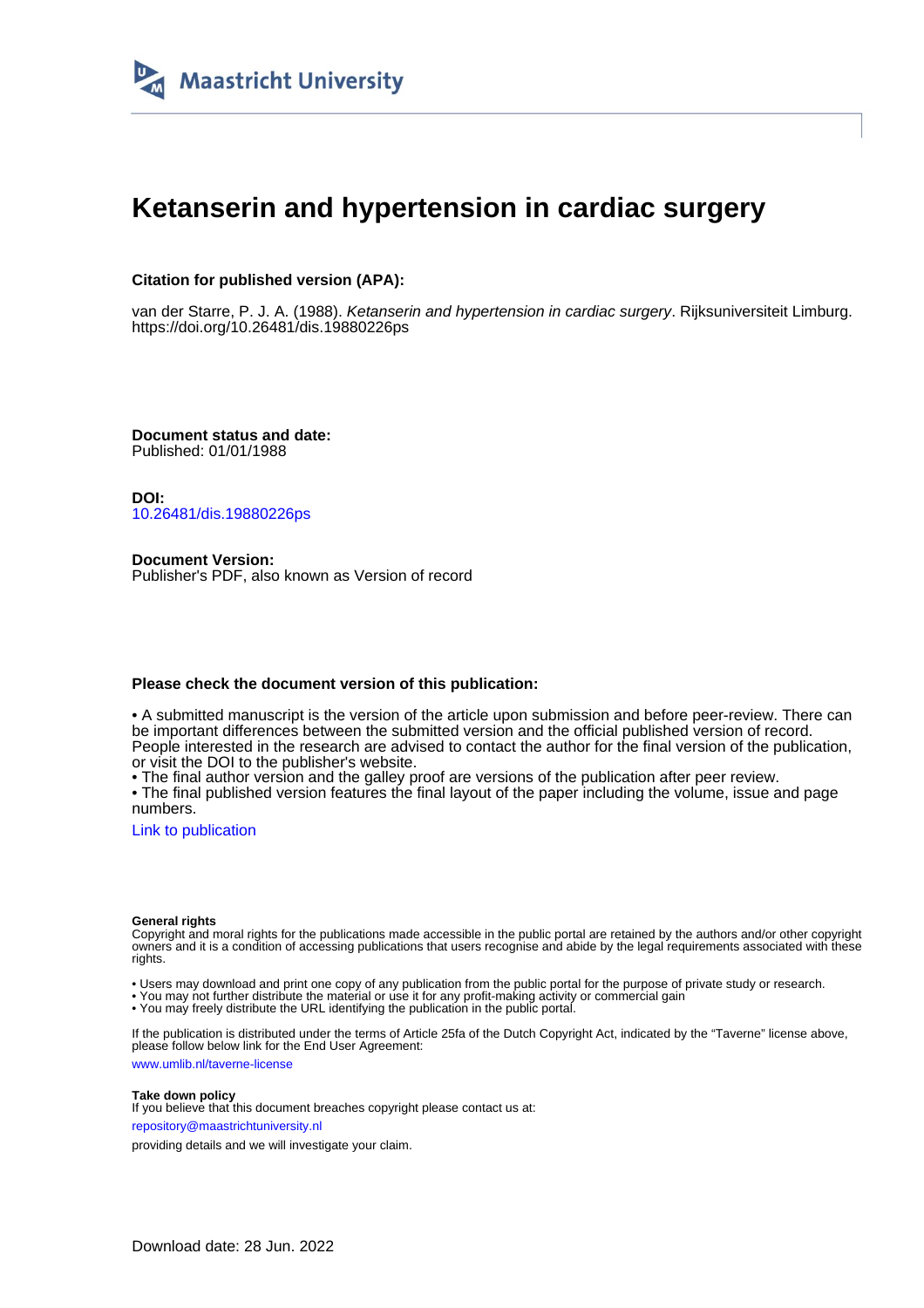# **Stellingen**

behorend bij het proefschrift "Ketanserin and hypertension in cardiac surgery"

- 1. Ketanserin is effectief in de behandeling van postoperatieve hypertensie na coronair chirurgie (dit proefschrift).
- 2. Bij de behandeling van postoperatieve hypertensie is het gebruik van ketanserin te prefereren boven dat van nitroprusside natrium (dit proefschrift).
- 3. Continue infusie van ketanserin veroorzaakt een verbetering van de peroperatieve nierdoorbloeding (dit proefschrift).
- 4. De verbetering van de huiddoorbloeding door ketanserin berust op de blokkade van S<sub>2</sub>-serotonerge receptoren (dit proefschrift).
- 5. Bij de behandeling van postoperatieve pulmonale hypertensie dient het gebruik van nitroprusside natrium vermeden te worden (dit proefschrift).
- 6. De bloeddrukverlagende werking van ketanserin berust op de gecombineerde blokkade van alpha<sub>1</sub>-adrenerge en S<sub>2</sub>-serotonerge receptoren (dit proefschrift).
- 7. Selectieve darm decontaminatie (S.D.D.) vermindert de mortaliteit ten gevolge van sepsis door Gram-negatieve microorganismen bij patienten die een cardiochirurgische ingreep hebben ondergaan.
- 8. Selectieve darm decontaminatie (S.D.D.) dient te worden toegepast op basis van een score-systeem om vergelijking tussen de verschillende toepassingsgebieden mogelijk te maken.
- 9. Zorgyuldige monitoring van het C-reactive protein (CRP) draagt in belangrijke mate bij tot het tijdig opsporen van infecties bij intensive care patienten.